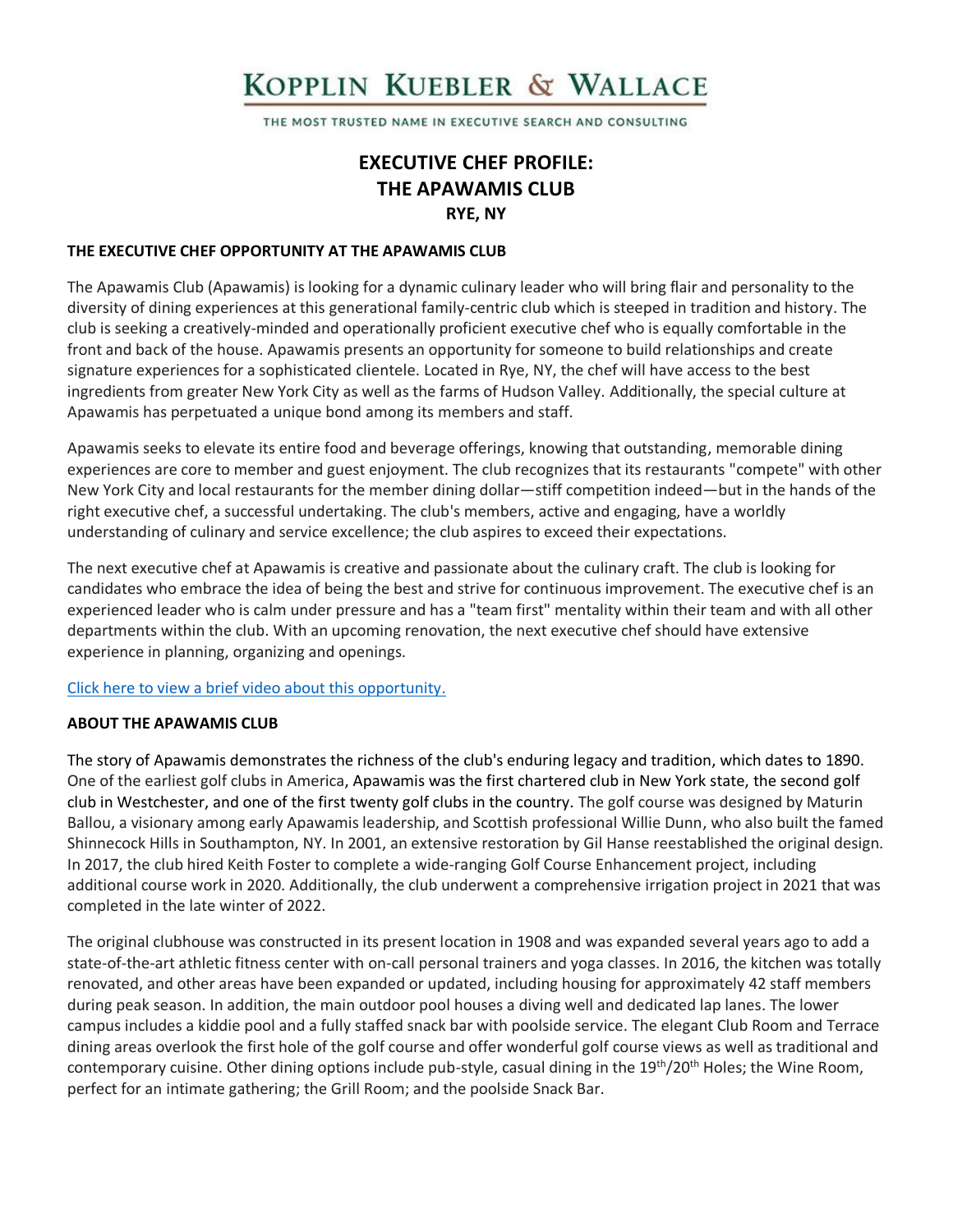The origins of squash at Apawamis are historically significant and it can be said that Apawamis played a prominent role in the development of the game. In 1904, the first squash house at Apawamis, comprised of two courts, was built, and it is believed that this was only the third such facility in the country.

Over the past seven decades, Apawamis has been recognized for its dynamic and prominent squash-related activity. The club has produced numerous nationally accomplished and recognized players and is known for its high profile, popular men's and women's amateur and professional singles and doubles tournaments. The current squash facility features five singles squash courts, two doubles squash courts, and a spacious pro shop. In addition to squash, the racquets program boasts a robust and competitive tennis program—played on 7 Har-Tru courts—a paddle tennis program with three paddle tennis courts that are very active during the winter months.

The club's support of the renowned athletic programs and the ongoing upgrades and renovations to the clubhouse and athletic facilities demonstrate the Apawamis membership's appreciation of the club, for its history and traditions and for the platform it provides for friendships, family get-togethers, and for building memories. Apawamis is a busy operation year-round, but especially in the summer months, including an active junior sports program and an increasingly popular junior swim team. The club is currently under renovations, demonstrating its commitment to quality and continued significance in members' lives, an important part of its overall mission.

# **THE APAWAMIS CLUB WEBSITE: [www.apawamis.org](http://www.apawamis.org/)**

### **BY THE NUMBERS:**

- 734 members
- 53 is the average age of a member
- 105,000 sq. ft. clubhouse
- \$3 million annual food revenue (the club is under renovation)
- \$873k annual beverage revenue
- 60% à la carte and 40% events & catering
- 42% food cost (budget for 2022 49%)
- 26,000 covers per year
- 12,000 sq. ft. kitchen plus 6,000 sq. ft. plating area
- 2016 is the year the kitchen was last renovated (current \$4.5 million renovation of F&B)
- 21 culinary employees
- 2 kitchens
- 12 weddings per year—average
- Clubessential point of sale
- 501(c) (7) tax status
- Onsite employee housing for 42 employees

#### **FOOD & BEVERAGE OPERATIONS**

The food and beverage operations are open Wednesday–Sunday for lunch and dinner. The outlets consist of: an Upper and Lower Terrace (seats up to 200 people), a Club Room and Bar, a Grill Room, and a Main Dining Room. Event spaces include the Ballroom (seats 300), Alcove (seats 16), and Governors Room (seats 24). The 19th/20th Holes are open Labor Day–Memorial Day. The club is closed during the off-season from February to mid-March, Christmas and New Year's Day. Food and beverage services are closed on Mondays and Tuesdays. The club's peak season is from May to October.

A \$4.5 million clubhouse dining renovation is scheduled to be completed by July 2022, which will increase dining capacity by 42% and include new kitchens and indoor/outdoor dining venues.

#### **ORGANIZATIONAL STRUCTURE**

The executive chef will report to the general manager and be an integral part of the senior leadership team. The two sous chefs and executive sous chef will report to the executive chef.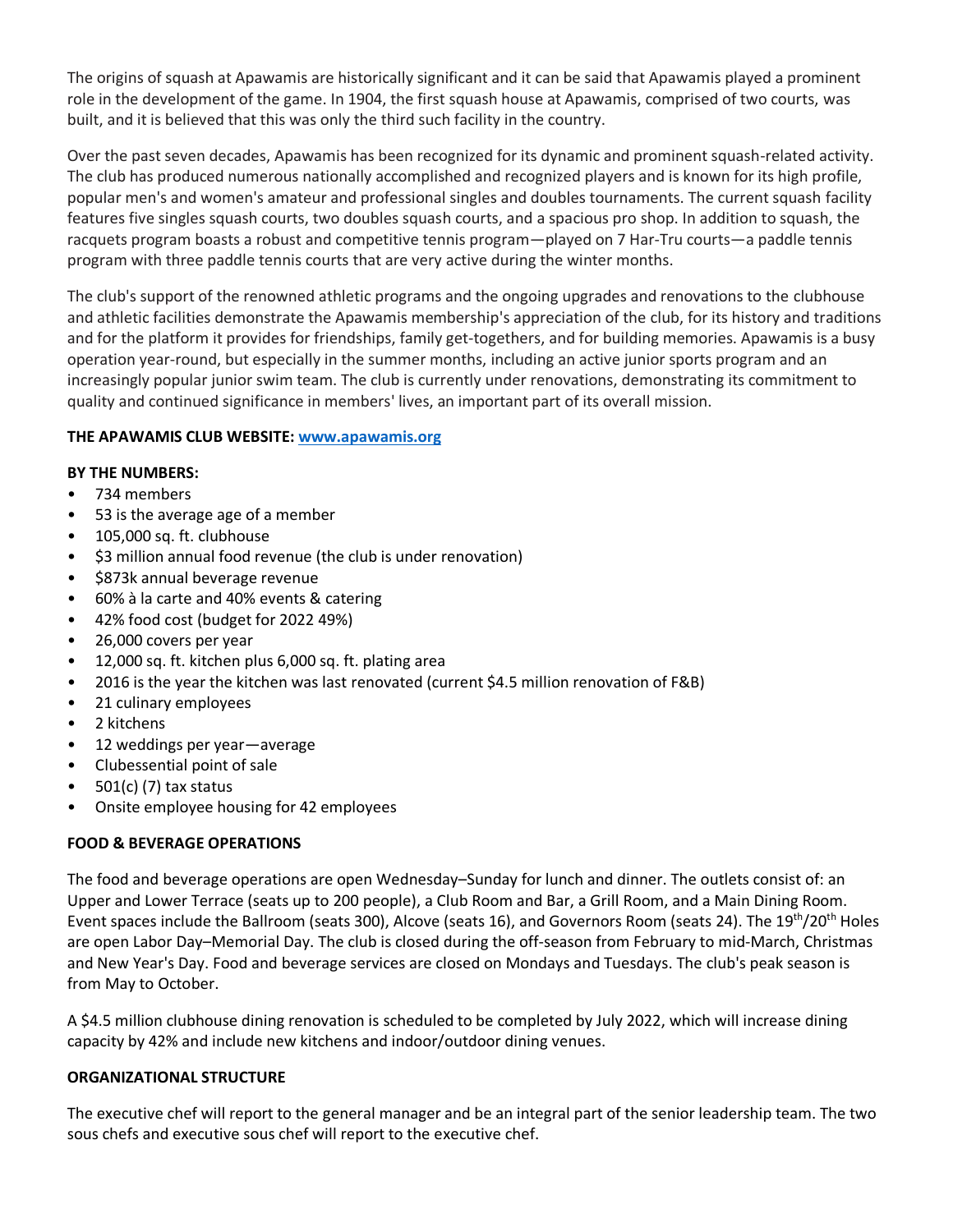The kitchen staff totals approximately 21 team members, including cooks and stewards. The executive chef will attend House Committee meetings on an ongoing basis.

# **EXECUTIVE CHEF POSITION OVERVIEW**

The executive chef at The Apawamis Club is responsible for the overall leadership, mentoring and development of the culinary team and all food production, including that sold in the restaurants, banquets, and other outlets. In addition, he or she develops menus, food purchase specifications, recipes, and develops and monitors food and labor budgets for the department. The executive chef maintains the highest professionalism in the leadership of their team, the quality, consistency and variety of their food offerings and exceptional standards of sanitation and cleanliness.

### **EXECUTIVE CHEF JOB DESCRIPTION**

#### **Leadership**

- Take full ownership of the culinary team; build trust with them by engaging, observing, learning, and listening to their wisdom, experience and needs.
- Earn members' trust by instilling confidence through continued enhanced operations, interaction, and visibility.
- Create a fun, collaborative work environment while being "hands-on" when necessary but understanding when to step back and lead the team.
- Involve associates in the decision-making process of how "work gets done" and create a work environment of mutual respect in which people want to come to and participate every day.
- Be a focused and consistent evaluator of personnel, ensuring that standards of conduct and delivery are met; this includes oversight of high standards of appearance, hospitality, service, and cleanliness of the kitchen facilities.
- Be an active and dynamic recruiter of team members and someone who inherently enjoys developing and building his/her team and leading them to significant, positive membership satisfaction outcomes.
- Establish and consistently enhance operating standards for personnel in areas of responsibility and consistently evaluate knowledge, understanding, and execution to these high standards.
- Work closely with the front-of-house food and beverage managers to ensure a cohesive experience that consistently exceeds the expectations of members and guests.
- Hold daily/weekly staff briefings and line-ups with direct reports to keep them informed of necessary and relevant activities and expectations at the club. Assist in planning and be responsible for ensuring special club events are well-conceived and executed.

# **Operations**

- Plan, organize and run a busy banquet operation with multiple events happening at the same time across multiple locations as well as à la carte dining.
- Develop and maintain standard recipes and techniques for food preparation and presentation that help to assure consistent, high quality and minimize food costs; exercise portion control for all items served. Also, assist in establishing menu selling prices.
- Evaluate food products to assure that the highest quality standards are consistently attained.
- Ensure that high sanitation standards, cleanliness and safety are always maintained throughout all kitchen areas. Establish controls to minimize food and supply waste and theft.
- Safeguard all food-preparation employees by implementing training to increase their knowledge about safety, sanitation, and accident prevention principles.
- Maintain safety training programs. Manages OSHA-related aspects of kitchen safety and maintains MSDSs in an easily accessible location.
- Continue to maintain the positive culture of healthy employee meals and understand the importance they have over the team's morale.

#### **Membership**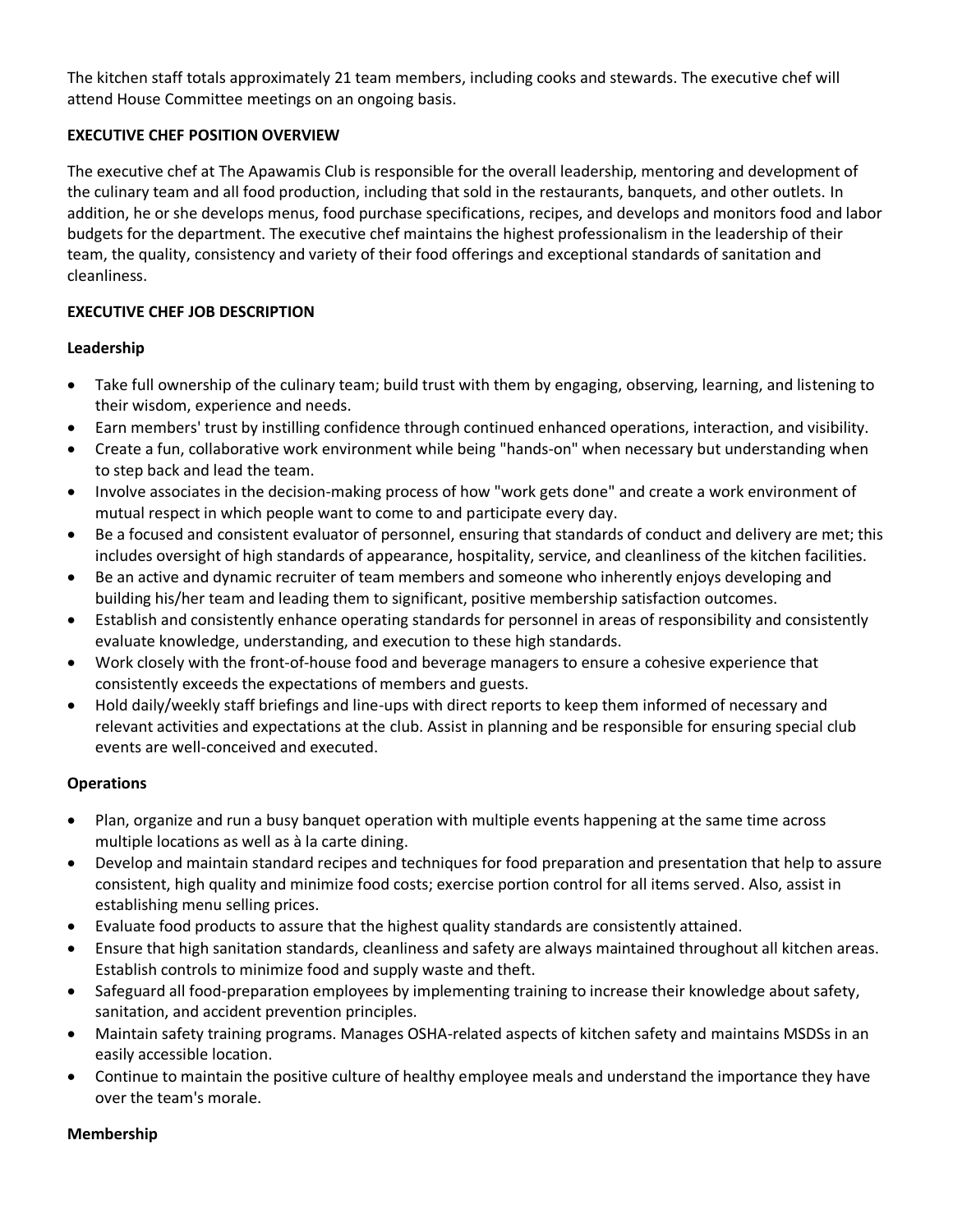- Have a heart of hospitality, embrace, appreciate, promote, and elevate the warmth and culture of The Apawamis Club.
- Be visible and engaged with membership throughout the food and beverage outlets and during events at the club.
- Welcome, encourage and engage in regular feedback from members.
- Be responsive to members' requests for menu selections, event planning, etc., and strive to find creative ways to accommodate reasonable requests. The Apawamis Club personnel prides themselves on having a "say yes" culture.
- Drive consistent innovation, elevate, and build exciting food programs for members to enjoy.
- Create a regular menu that includes innovative daily specials that the membership will be eager to try.

# **Financial**

- Clearly understand the metrics for the successful attainment of financial goals and objectives in F&B operations and consistently review these expectations with his or her direct reports to ensure understanding and "buy-in" from those contributing to their attainment.
- Consistently monitor payroll and labor resource allocations to ensure they align with financial forecasting and goals. Produce variance reports for monthly financial statements.
- Ensure effective and efficient staffing and scheduling for all facilities and functions while balancing financial objectives with member satisfaction goals.
- Embrace the use of systems (including regular inventory processes) and technology to assist in managing the kitchen and the operation's financial performance.
- Prepare necessary data for applicable parts of the budget: project annual food, labor and other costs, monitor actual financial results, take corrective action as necessary to help assure that financial goals are met.
- Review and approve product purchase specifications and maintain excellent vendor relationships.

# **INITIAL PRIORITIES**

- Build relationships with the team. Listen, observe, and seek to understand. This includes building a strong foundation of relationships with the executive team, front-of-house leaders and all team members.
- Treat others with respect, listen, show humility, and promote a positive, fair, and professional work environment that works towards excellence daily.
- Support the current team that will be in the middle of the busiest time of year.
- Listen to member feedback and make appropriate adjustments and adaptations based on sound data and careful thought.
- Find ways to build in variety and different offerings throughout the season.
- Evaluate current operations and set appropriate and necessary standards of operation, processes, execution, and delivery within the culinary operation, taking ownership for the entire experience from production to final product delivery while working closely and positively with the front-of-house team.
- Evaluate and continue developing, training, and mentoring the culinary team while promoting fairness and consistency within.
- Be visible, engage with members and become familiar with dining requirements and preferences.

# **CANDIDATE QUALIFICATIONS**

The successful candidate:

- Has five years' experience in a similar role with exposure to openings and/or renovations
- Has a degree in culinary arts and/or other hospitality management focus.
- Has ten years food production and management experience.
- Has achieved or is working towards Certified Executive Chef (CEC) certification through the American Culinary Federation (ACF) or Pro Chef II certification through the Culinary Institute of America.
- Has exceptional cooking skills.